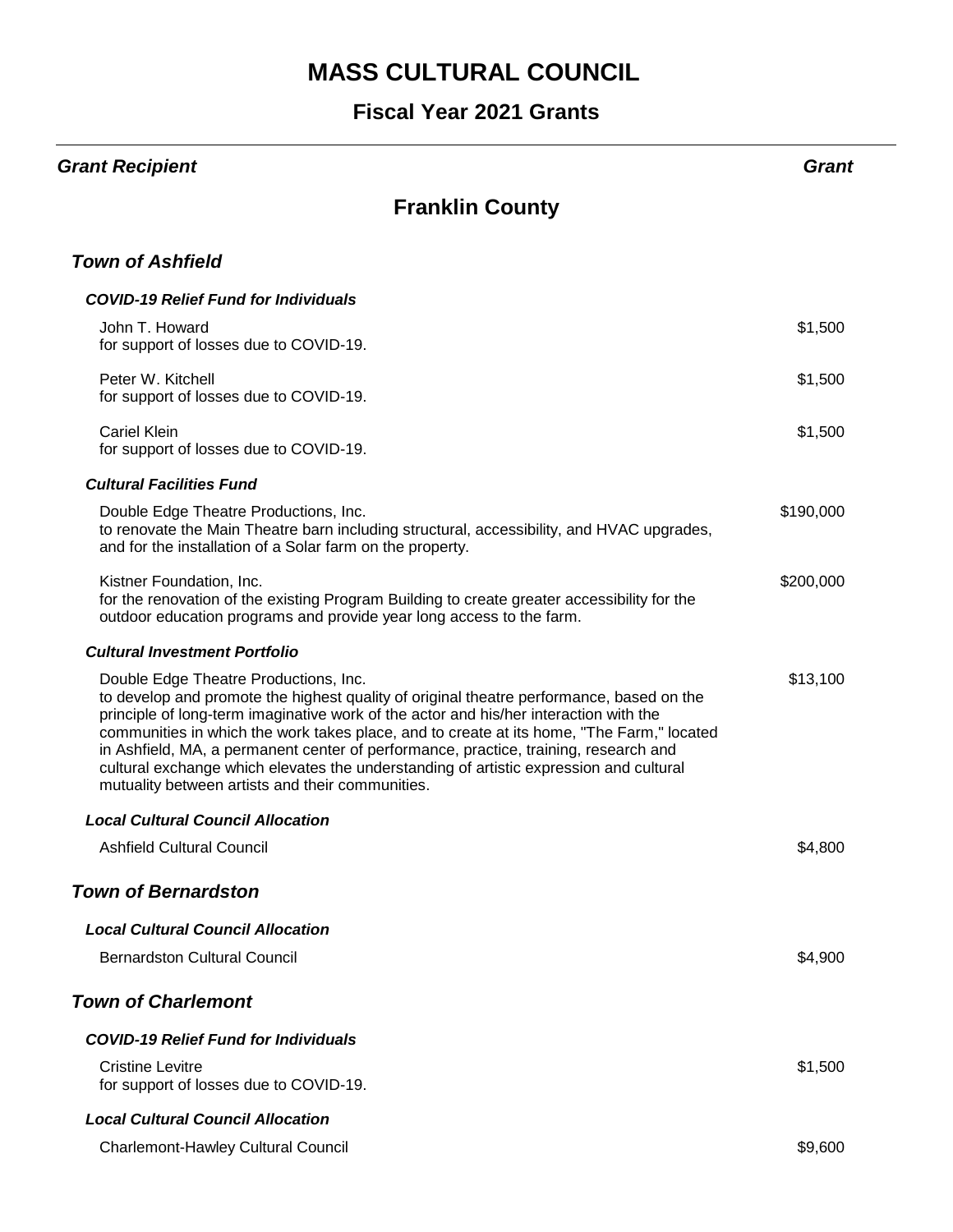| <b>Grant Recipient</b>                                                                                                                                                                                                                                                                                    | Grant    |
|-----------------------------------------------------------------------------------------------------------------------------------------------------------------------------------------------------------------------------------------------------------------------------------------------------------|----------|
| <b>Town of Colrain</b>                                                                                                                                                                                                                                                                                    |          |
| <b>Festivals - Fall/Winter</b>                                                                                                                                                                                                                                                                            |          |
| Musica Franklin, Inc.<br>to support Musica Franklin Fun Fest with the production, promotion and/or development of<br>festival audiences.                                                                                                                                                                  | \$500    |
| <b>Local Cultural Council Allocation</b>                                                                                                                                                                                                                                                                  |          |
| <b>Colrain Cultural Council</b>                                                                                                                                                                                                                                                                           | \$4,900  |
| <b>YouthReach</b>                                                                                                                                                                                                                                                                                         |          |
| Musica Franklin, Inc.<br>to support an immersive after-school music ensemble program for at-risk students,<br>teaching self-control and focus through the discipline of playing in an ensemble.                                                                                                           | \$20,000 |
| <b>Town of Conway</b>                                                                                                                                                                                                                                                                                     |          |
| <b>Local Cultural Council Allocation</b>                                                                                                                                                                                                                                                                  |          |
| <b>Conway Cultural Council</b>                                                                                                                                                                                                                                                                            | \$4,800  |
| <b>Town of Deerfield</b>                                                                                                                                                                                                                                                                                  |          |
| <b>COVID-19 Relief Fund for Individuals</b>                                                                                                                                                                                                                                                               |          |
| Ann E. Percival<br>for support of losses due to COVID-19.                                                                                                                                                                                                                                                 | \$1,500  |
| <b>Cultural Investment Portfolio</b>                                                                                                                                                                                                                                                                      |          |
| Historic Deerfield, Inc.<br>to support the heritage and preservation of Deerfield, Massachusetts and the Connecticut<br>River Valley, with museums and programs that provide today's audiences with an<br>understanding and appreciation of New England's historic villages and countryside.              | \$46,400 |
| Pocumtuck Valley Memorial Association<br>to collect, preserve, and interpret the multicultural history of the Deerfield and Connecticut<br>River Valleys by maintaining a museum, crafts program, and research library, and by<br>publishing and presenting educational, cultural, and artistic programs. | \$16,000 |
| <b>Local Cultural Council Allocation</b>                                                                                                                                                                                                                                                                  |          |
| <b>Deerfield Cultural Council</b>                                                                                                                                                                                                                                                                         | \$5,300  |
| <b>Town of Erving</b>                                                                                                                                                                                                                                                                                     |          |
| <b>Local Cultural Council Allocation</b>                                                                                                                                                                                                                                                                  |          |
| <b>Erving Cultural Council</b>                                                                                                                                                                                                                                                                            | \$4,800  |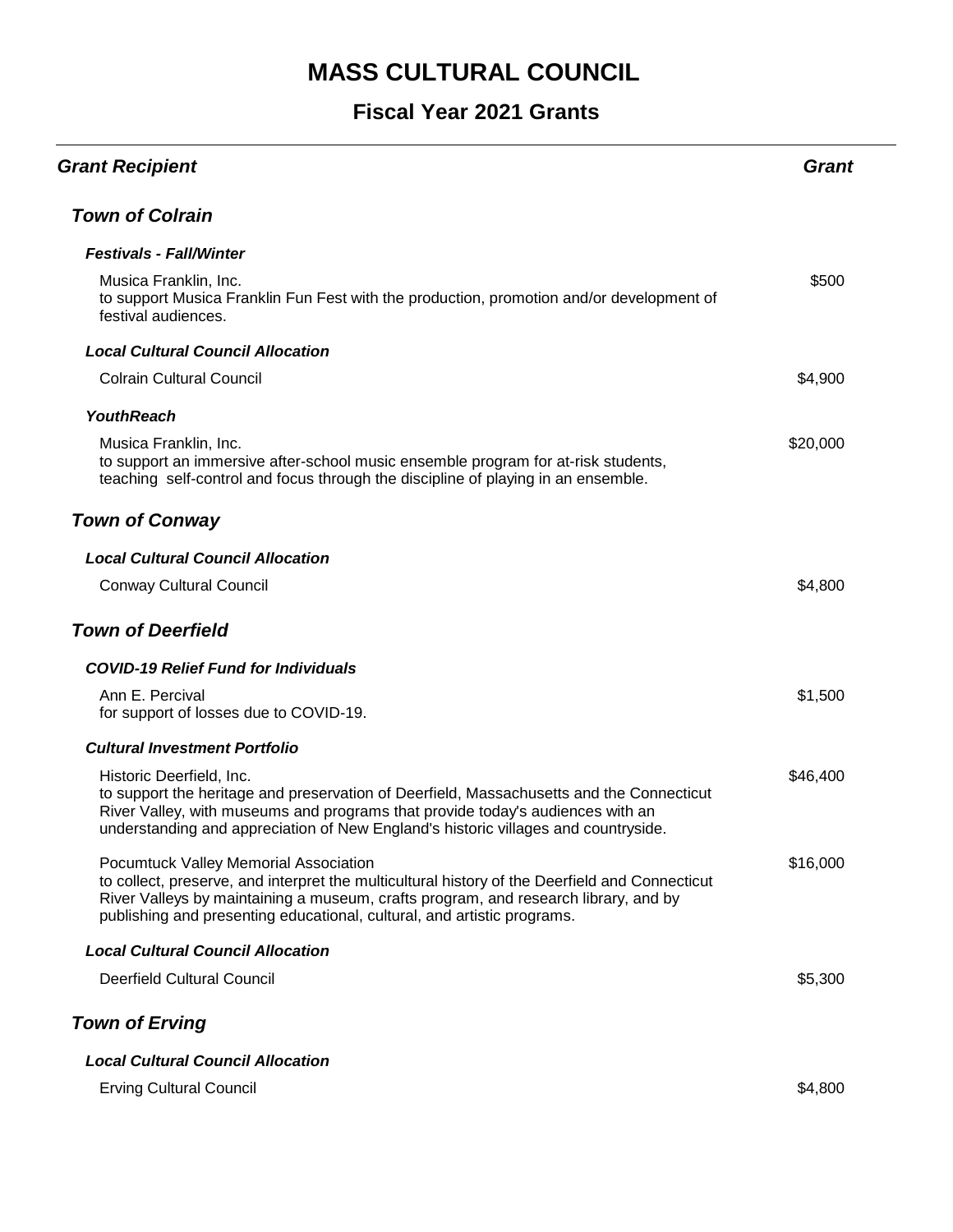| <b>Grant Recipient</b>                                                                                                                                                                                                                                                                                                          | <b>Grant</b> |
|---------------------------------------------------------------------------------------------------------------------------------------------------------------------------------------------------------------------------------------------------------------------------------------------------------------------------------|--------------|
| <b>Town of Gill</b>                                                                                                                                                                                                                                                                                                             |              |
| <b>COVID-19 Relief Fund for Individuals</b>                                                                                                                                                                                                                                                                                     |              |
| <b>Judd Greenstein</b><br>for support of losses due to COVID-19.                                                                                                                                                                                                                                                                | \$1,500      |
| <b>Local Cultural Council Allocation</b>                                                                                                                                                                                                                                                                                        |              |
| <b>Gill Cultural Council</b>                                                                                                                                                                                                                                                                                                    | \$4,900      |
| <b>City of Greenfield</b>                                                                                                                                                                                                                                                                                                       |              |
| <b>COVID-19 Relief Fund for Individuals</b>                                                                                                                                                                                                                                                                                     |              |
| Tracy M. Grammer<br>for support of losses due to COVID-19.                                                                                                                                                                                                                                                                      | \$1,500      |
| Laura Josephs Lemm<br>for support of losses due to COVID-19.                                                                                                                                                                                                                                                                    | \$1,500      |
| Sara K. Lyons<br>for support of losses due to COVID-19.                                                                                                                                                                                                                                                                         | \$1,500      |
| Thomas R. Neilson<br>for support of losses due to COVID-19.                                                                                                                                                                                                                                                                     | \$1,500      |
| Michael C. Nix<br>for support of losses due to COVID-19.                                                                                                                                                                                                                                                                        | \$1,500      |
| <b>Cultural Facilities Fund</b>                                                                                                                                                                                                                                                                                                 |              |
| <b>Greenfield Community College</b><br>for renovations and upgrades to the dressing room, black box theater, risers, lights, light<br>and sound boards, and speakers in the Sloan Theater.                                                                                                                                      | \$80,000     |
| <b>Cultural Investment Portfolio</b>                                                                                                                                                                                                                                                                                            |              |
| The Nolumbeka Project, Inc.<br>to support "River Stories: Recovering Indigenous Voices of the Connecticut River Valley"<br>and the Mishoon Launch and Paddle.                                                                                                                                                                   | \$1,000      |
| Pioneer Valley Symphony, Inc.<br>to serve the Pioneer Valley through music in three ways: by performing symphonic and<br>choral music, by providing members of the community the opportunity to participate in<br>making music, and, through music education, particularly by introducing children to live<br>orchestral music. | \$5,200      |
| Silverthorne Theater Company, Inc.<br>to support playwright Stephen Wangh's original play THE WAITING ROOM live online for<br>performances.                                                                                                                                                                                     | \$2,500      |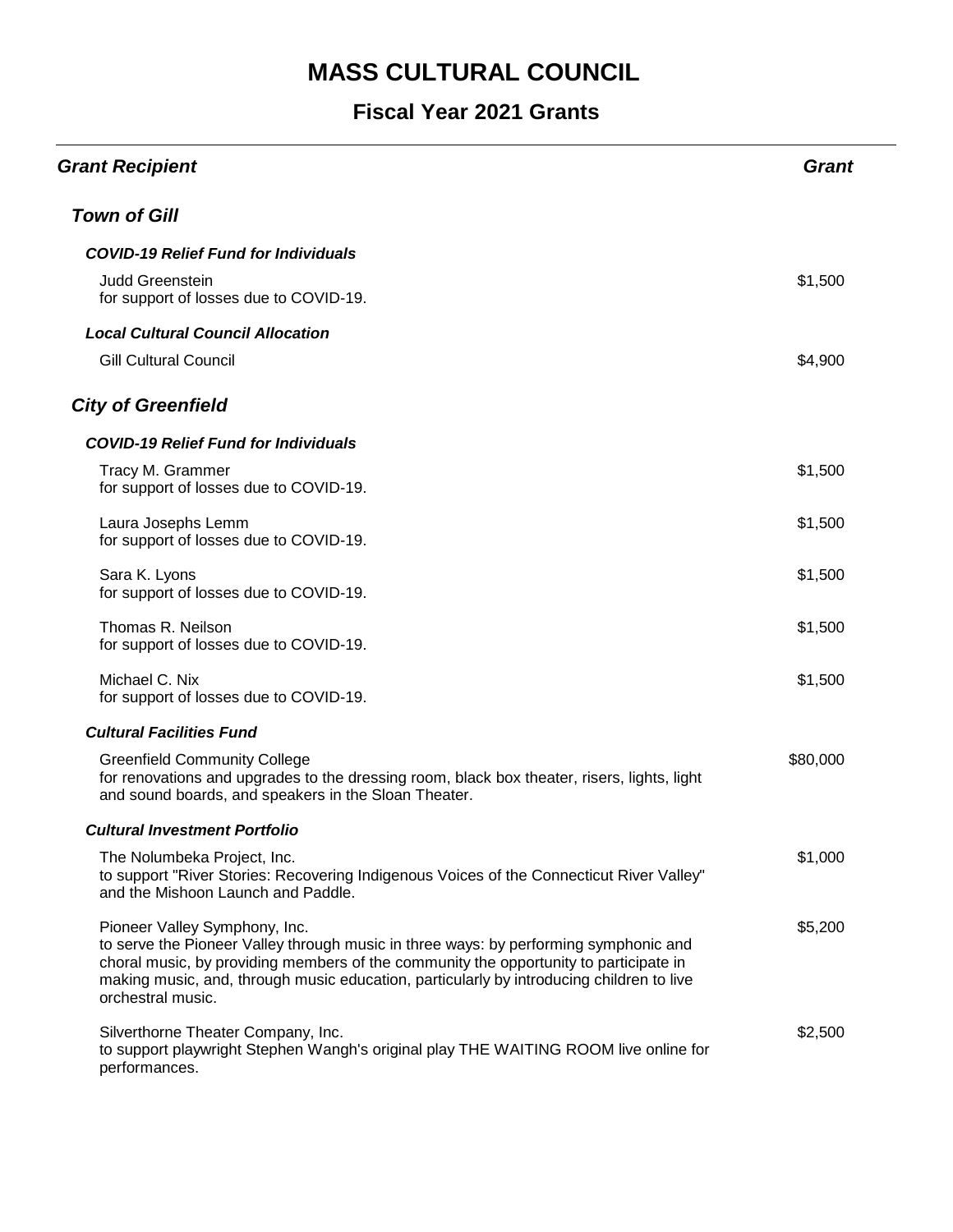| <b>Grant Recipient</b>                                                                                                                                                                                                                                                                                                 | Grant    |
|------------------------------------------------------------------------------------------------------------------------------------------------------------------------------------------------------------------------------------------------------------------------------------------------------------------------|----------|
| <b>Cultural Organization Economic Recovery</b>                                                                                                                                                                                                                                                                         |          |
| Eggtooth Productions, Inc.<br>for employee payroll and benefit costs or current mortgage payments, mortgage interest or<br>rent or utilities or general operations, as documented by the Contractor in the grant<br>application, to support recovery from the negative impact of the coronavirus/COVID-19<br>pandemic. | \$7,300  |
| <b>Festivals - Fall/Winter</b>                                                                                                                                                                                                                                                                                         |          |
| Eggtooth Productions, Inc.<br>to support Beefest with the production, promotion and/or development of festival audiences.                                                                                                                                                                                              | \$500    |
| <b>Local Access</b><br>to support LAVA Open Screen Online Film Festival with the production, promotion and/or<br>development of festival audiences.                                                                                                                                                                    | \$500    |
| Looky Here, Inc.<br>to support Fairy House Day on Avenue A with the production, promotion and/or<br>development of festival audiences.                                                                                                                                                                                 | \$500    |
| The Nolumbeka Project, Inc.<br>to support Pocumtuck Homelands Festival: A Celebration of Native American Art, Mu with<br>the production, promotion and/or development of festival audiences.                                                                                                                           | \$500    |
| <b>Local Cultural Council Allocation</b>                                                                                                                                                                                                                                                                               |          |
| <b>Greenfield Local Cultural Council</b>                                                                                                                                                                                                                                                                               | \$15,000 |
| <b>Massachusetts Cultural Districts Initiative</b>                                                                                                                                                                                                                                                                     |          |
| <b>Crossroads Cultural District</b><br>to facilitate two COVID-safe festival events within the Cultural District.                                                                                                                                                                                                      | \$7,500  |
| <b>Town of Heath</b>                                                                                                                                                                                                                                                                                                   |          |
| <b>Local Cultural Council Allocation</b>                                                                                                                                                                                                                                                                               |          |
| <b>Heath Cultural Council</b>                                                                                                                                                                                                                                                                                          | \$4,800  |
| <b>Town of Leverett</b>                                                                                                                                                                                                                                                                                                |          |
| <b>Artist Fellowship</b>                                                                                                                                                                                                                                                                                               |          |
| Judith Inglese<br>for artistic professional development.                                                                                                                                                                                                                                                               | \$15,000 |
| <b>COVID-19 Relief Fund for Individuals</b>                                                                                                                                                                                                                                                                            |          |
| <b>Matthew Lorenz</b><br>for support of losses due to COVID-19.                                                                                                                                                                                                                                                        | \$1,500  |
| <b>Local Cultural Council Allocation</b>                                                                                                                                                                                                                                                                               |          |
| <b>Leverett Cultural Council</b>                                                                                                                                                                                                                                                                                       | \$4,800  |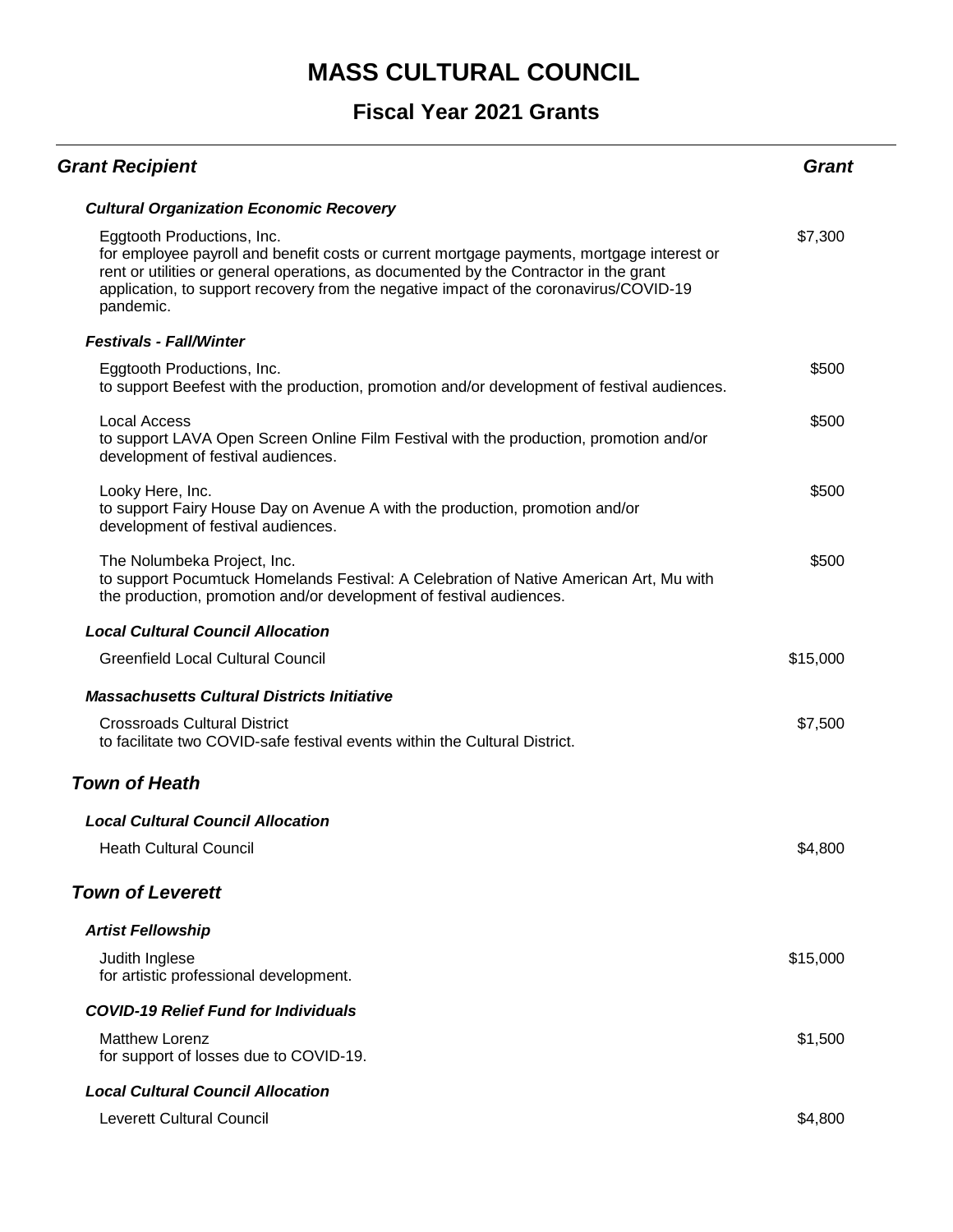| <b>Grant Recipient</b>                                                                                                                                                                                                                                                                                                                                           | Grant    |
|------------------------------------------------------------------------------------------------------------------------------------------------------------------------------------------------------------------------------------------------------------------------------------------------------------------------------------------------------------------|----------|
| <b>STARS Residency</b>                                                                                                                                                                                                                                                                                                                                           |          |
| <b>Leverett Elementary School</b><br>for a fully remote school residency with Anna Sobel from Enchanted Circle Theater in<br>theater and puppetry.                                                                                                                                                                                                               | \$2,650  |
| <b>Town of Leyden</b>                                                                                                                                                                                                                                                                                                                                            |          |
| <b>Artist Fellowship</b>                                                                                                                                                                                                                                                                                                                                         |          |
| Elizabeth Tubergen<br>for artistic professional development.                                                                                                                                                                                                                                                                                                     | \$15,000 |
| <b>COVID-19 Relief Fund for Individuals</b>                                                                                                                                                                                                                                                                                                                      |          |
| John Golden<br>for support of losses due to COVID-19.                                                                                                                                                                                                                                                                                                            | \$1,500  |
| <b>Local Cultural Council Allocation</b>                                                                                                                                                                                                                                                                                                                         |          |
| Leyden Cultural Council                                                                                                                                                                                                                                                                                                                                          | \$4,800  |
| <b>Town of Montague</b>                                                                                                                                                                                                                                                                                                                                          |          |
| <b>COVID-19 Relief Fund for Individuals</b>                                                                                                                                                                                                                                                                                                                      |          |
| Geoffrey A. Kostecki<br>for support of losses due to COVID-19.                                                                                                                                                                                                                                                                                                   | \$1,500  |
| <b>Cultural Organization Economic Recovery</b>                                                                                                                                                                                                                                                                                                                   |          |
| Shea Theater Arts Center, Inc.<br>for employee payroll and benefit costs or current mortgage payments, mortgage interest or<br>rent or utilities or interest on other debt obligations or general operations, as documented by<br>the Contractor in the grant application, to support recovery from the negative impact of the<br>coronavirus/COVID-19 pandemic. | \$17,000 |
| <b>Festivals - Fall/Winter</b>                                                                                                                                                                                                                                                                                                                                   |          |
| <b>RiverCulture</b><br>to support Great Falls Word Festival with the production, promotion and/or development of<br>festival audiences.                                                                                                                                                                                                                          | \$500    |
| <b>Local Cultural Council Allocation</b>                                                                                                                                                                                                                                                                                                                         |          |
| Montague Cultural Council                                                                                                                                                                                                                                                                                                                                        | \$6,600  |
| <b>Massachusetts Cultural Districts Initiative</b>                                                                                                                                                                                                                                                                                                               |          |
| <b>Turners Falls Cultural District</b><br>to build community, re-establish partnerships, support artists, advertise restaurants and<br>businesses, and activate tourism.                                                                                                                                                                                         | \$7,500  |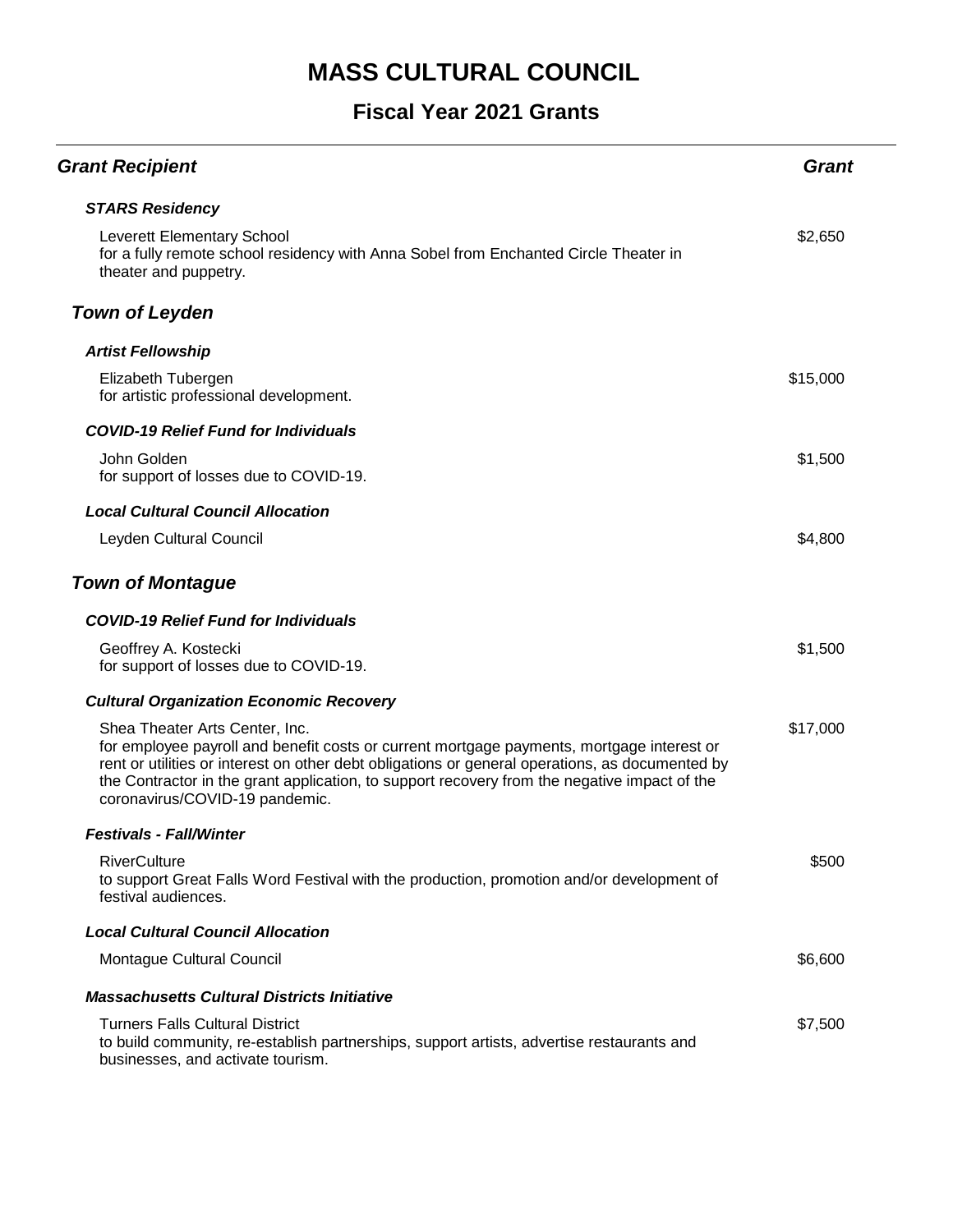| <b>Grant Recipient</b>                                                                                                                                                                                                                                                                              | <b>Grant</b> |
|-----------------------------------------------------------------------------------------------------------------------------------------------------------------------------------------------------------------------------------------------------------------------------------------------------|--------------|
| <b>STARS Residency</b>                                                                                                                                                                                                                                                                              |              |
| <b>Sheffield Elementary School</b><br>for a fully in-person residency with Piti Theatre leading to a performance of "To Bee or Not<br>to Bee."                                                                                                                                                      | \$5,000      |
| <b>YouthReach</b>                                                                                                                                                                                                                                                                                   |              |
| <b>Brick House Community Resource Center</b><br>to support youth ages 11-18 in developing leadership and entrepreneurial skills, connecting<br>to their local community through the practice, display, and sale of multi-disciplinary arts,<br>team service projects, and youth recognition events. | \$20,000     |
| <b>Town of New Salem</b>                                                                                                                                                                                                                                                                            |              |
| <b>Cultural Investment Portfolio</b>                                                                                                                                                                                                                                                                |              |
| 1794 Meetinghouse, Inc.<br>to restore and preserve the 1794 Meetinghouse as a performing arts center and produce<br>cultural programs that engage, entertain, and educate people of all ages in the North<br>Quabbin region.                                                                        | \$4,500      |
| <b>Cultural Organization Economic Recovery</b>                                                                                                                                                                                                                                                      |              |
| 1794 Meetinghouse, Inc.<br>for employee payroll and benefit costs or utilities or general operations, as documented by<br>the Contractor in the grant application, to support recovery from the negative impact of the<br>coronavirus/COVID-19 pandemic.                                            | \$12,000     |
| <b>Local Cultural Council Allocation</b>                                                                                                                                                                                                                                                            |              |
| <b>New Salem Cultural Council</b>                                                                                                                                                                                                                                                                   | \$4,800      |
| <b>Town of Northfield</b>                                                                                                                                                                                                                                                                           |              |
| <b>Artist Fellowship</b>                                                                                                                                                                                                                                                                            |              |
| Theresa Jenoure<br>for artistic professional development.                                                                                                                                                                                                                                           | \$1,500      |
| <b>COVID-19 Relief Fund for Individuals</b>                                                                                                                                                                                                                                                         |              |
| Benjamin Licata<br>for support of losses due to COVID-19.                                                                                                                                                                                                                                           | \$1,500      |
| <b>Local Cultural Council Allocation</b>                                                                                                                                                                                                                                                            |              |
| <b>Northfield Cultural Council</b>                                                                                                                                                                                                                                                                  | \$4,900      |
| <b>STARS Residency</b>                                                                                                                                                                                                                                                                              |              |
| Northfield Elementary School<br>for a fully remote residency in science and engineering with Helen Ann Sephton from the<br>Hitchcock Center.                                                                                                                                                        | \$3,250      |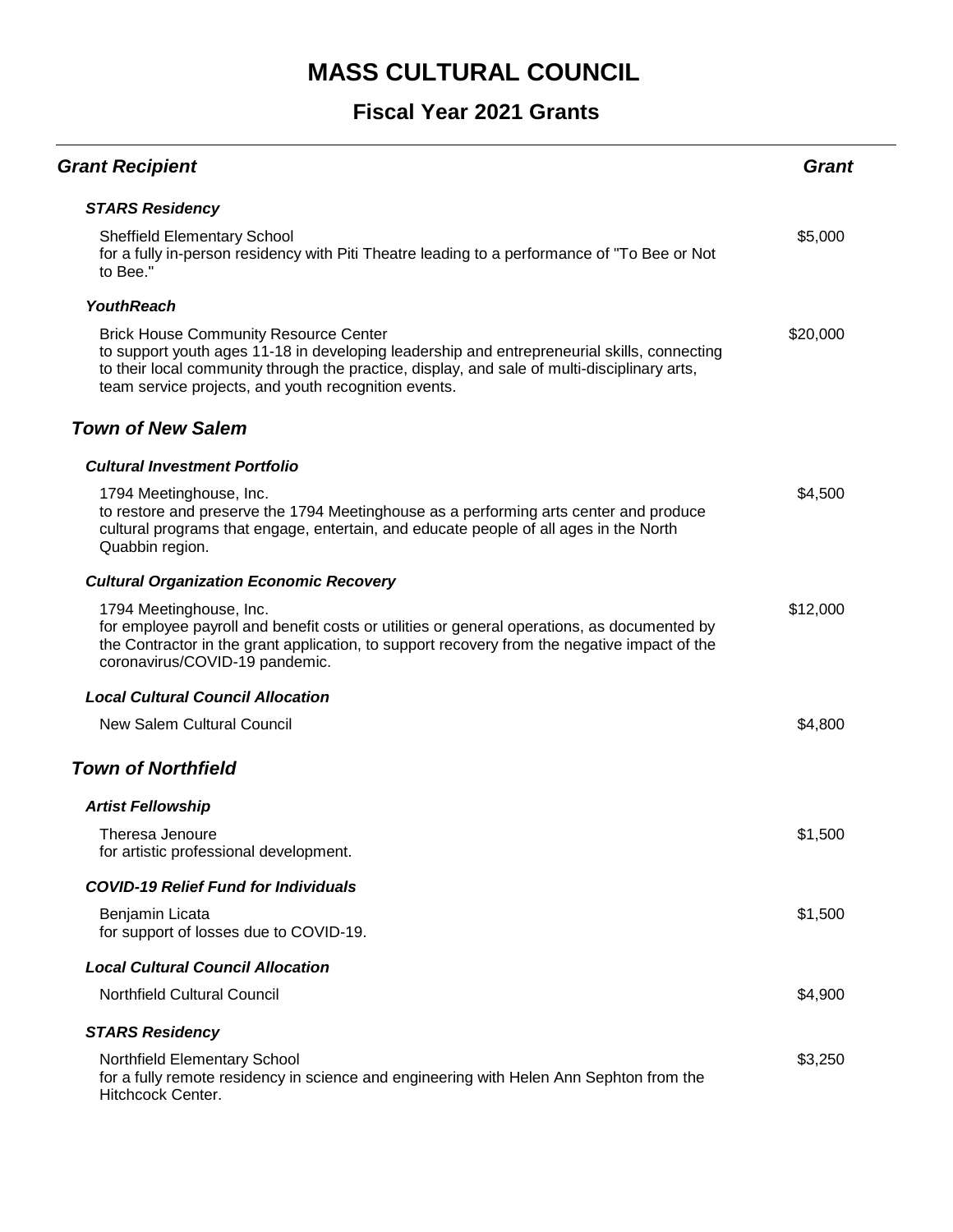| <b>Grant Recipient</b>                                                                                                                                                          | <b>Grant</b> |
|---------------------------------------------------------------------------------------------------------------------------------------------------------------------------------|--------------|
| <b>Town of Orange</b>                                                                                                                                                           |              |
| <b>COVID-19 Relief Fund for Individuals</b>                                                                                                                                     |              |
| Gail Crosman Moore<br>for support of losses due to COVID-19.                                                                                                                    | \$1,500      |
| Judy L. Johnson<br>for support of losses due to COVID-19.                                                                                                                       | \$1,500      |
| <b>Local Cultural Council Allocation</b>                                                                                                                                        |              |
| <b>Orange Cultural Council</b>                                                                                                                                                  | \$7,700      |
| <b>Town of Rowe</b>                                                                                                                                                             |              |
| <b>Local Cultural Council Allocation</b>                                                                                                                                        |              |
| <b>Rowe Cultural Council</b>                                                                                                                                                    | \$4,800      |
| <b>Town of Shelburne</b>                                                                                                                                                        |              |
| <b>COVID-19 Relief Fund for Individuals</b>                                                                                                                                     |              |
| Davis R. Bates III<br>for support of losses due to COVID-19.                                                                                                                    | \$1,500      |
| Stephen Earp<br>for support of losses due to COVID-19.                                                                                                                          | \$1,500      |
| Sarah W. Pirtle<br>for support of losses due to COVID-19.                                                                                                                       | \$1,500      |
| Godeliève Richard<br>for support of losses due to COVID-19.                                                                                                                     | \$1,500      |
| <b>Cultural Investment Portfolio</b>                                                                                                                                            |              |
| Mohawk Trail Concerts, Inc.<br>for outdoor chamber music concerts primarily in Charlemont.                                                                                      | \$2,500      |
| Piti Theatre Company<br>to support the Valley Playwright Mentoring which gives local teens the opportunity to<br>develop podcasts and videos based on stories from their lives. | \$2,500      |
| <b>Local Cultural Council Allocation</b>                                                                                                                                        |              |
| <b>Buckland Cultural Council</b>                                                                                                                                                | \$4,900      |
| <b>Shelburne Cultural Council</b>                                                                                                                                               | \$4,900      |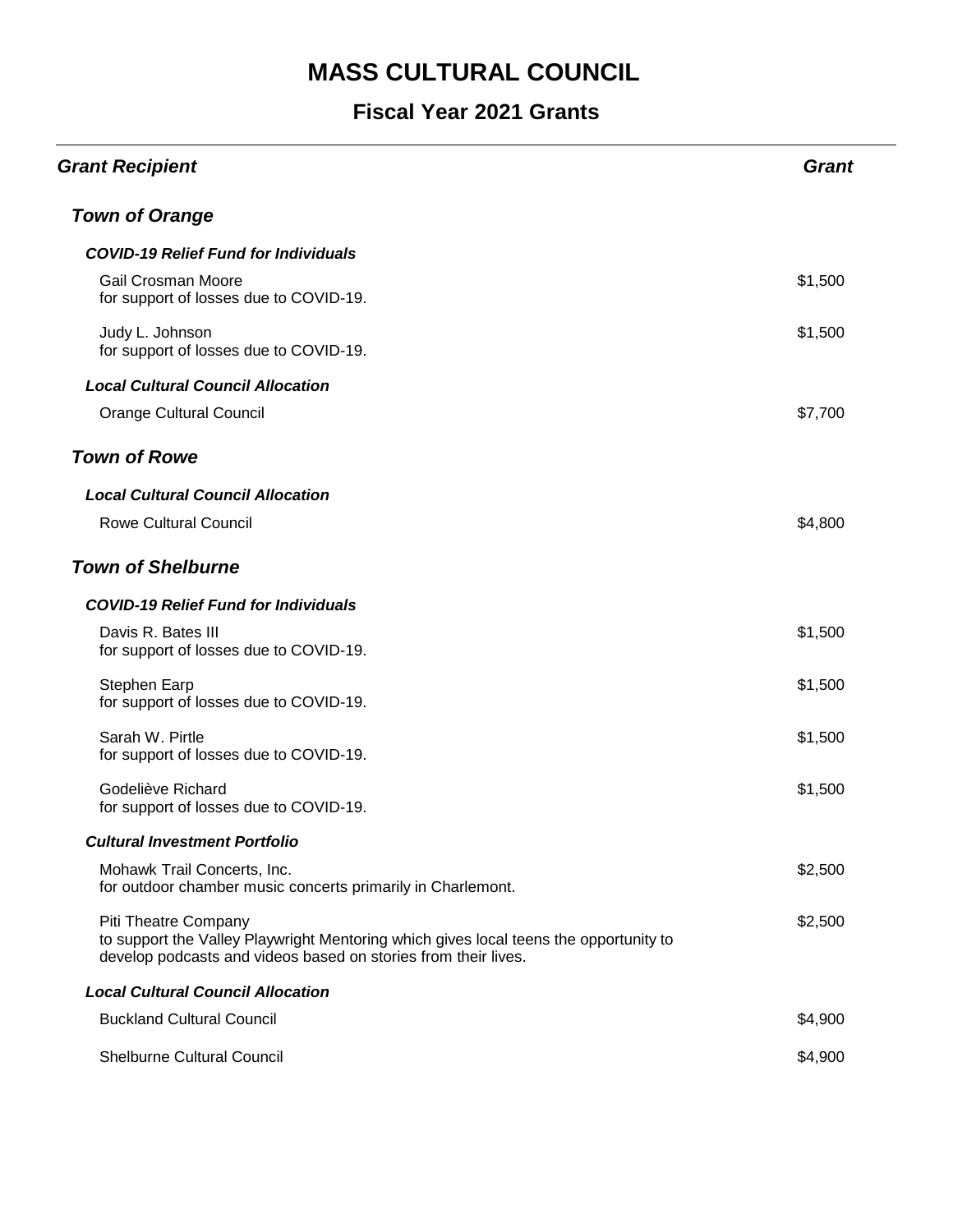| <b>Grant Recipient</b>                                                                                                                                                                                                                                                                           | Grant    |
|--------------------------------------------------------------------------------------------------------------------------------------------------------------------------------------------------------------------------------------------------------------------------------------------------|----------|
| <b>Massachusetts Cultural Districts Initiative</b>                                                                                                                                                                                                                                               |          |
| <b>Shelburne Falls Cultural District</b><br>to complete the Shelburne Falls Initiative to make "Downtown Shine" and help the<br>businesses, nonprofits, and artists in the Village of Shelburne Falls recover from the<br>economic impacts of COVID-19 and reopen for the summer tourist season. | \$7,500  |
| <b>YouthReach</b>                                                                                                                                                                                                                                                                                |          |
| The Art Garden, Inc.<br>to support teens in developing skills for a lifelong journey as artists, so they can become<br>contributing members of their communities.                                                                                                                                | \$20,000 |
| <b>Town of Shutesbury</b>                                                                                                                                                                                                                                                                        |          |
| <b>COVID-19 Relief Fund for Individuals</b>                                                                                                                                                                                                                                                      |          |
| Brian A. Bender<br>for support of losses due to COVID-19.                                                                                                                                                                                                                                        | \$1,500  |
| Celinda A. Ezzell<br>for support of losses due to COVID-19.                                                                                                                                                                                                                                      | \$1,500  |
| <b>Local Cultural Council Allocation</b>                                                                                                                                                                                                                                                         |          |
| <b>Shutesbury Cultural Council</b>                                                                                                                                                                                                                                                               | \$4,900  |
| <b>STARS Residency</b>                                                                                                                                                                                                                                                                           |          |
| <b>Shutesbury Elementary School</b><br>for a fully in-person school residency with Jonathan Mirin of Piti Theatre to study improv<br>theater.                                                                                                                                                    | \$5,000  |
| <b>Town of Sunderland</b>                                                                                                                                                                                                                                                                        |          |
| <b>Local Cultural Council Allocation</b>                                                                                                                                                                                                                                                         |          |
| <b>Sunderland Cultural Council</b>                                                                                                                                                                                                                                                               | \$5,300  |
| <b>Town of Warwick</b>                                                                                                                                                                                                                                                                           |          |
| <b>Cultural Facilities Fund</b>                                                                                                                                                                                                                                                                  |          |
| <b>Town of Warwick</b><br>for the creation of a fully accessible open-air regional venue for public drama, dance, music,<br>and art programming.                                                                                                                                                 | \$20,000 |
| <b>Local Cultural Council Allocation</b>                                                                                                                                                                                                                                                         |          |
| <b>Warwick Cultural Council</b>                                                                                                                                                                                                                                                                  | \$4,800  |